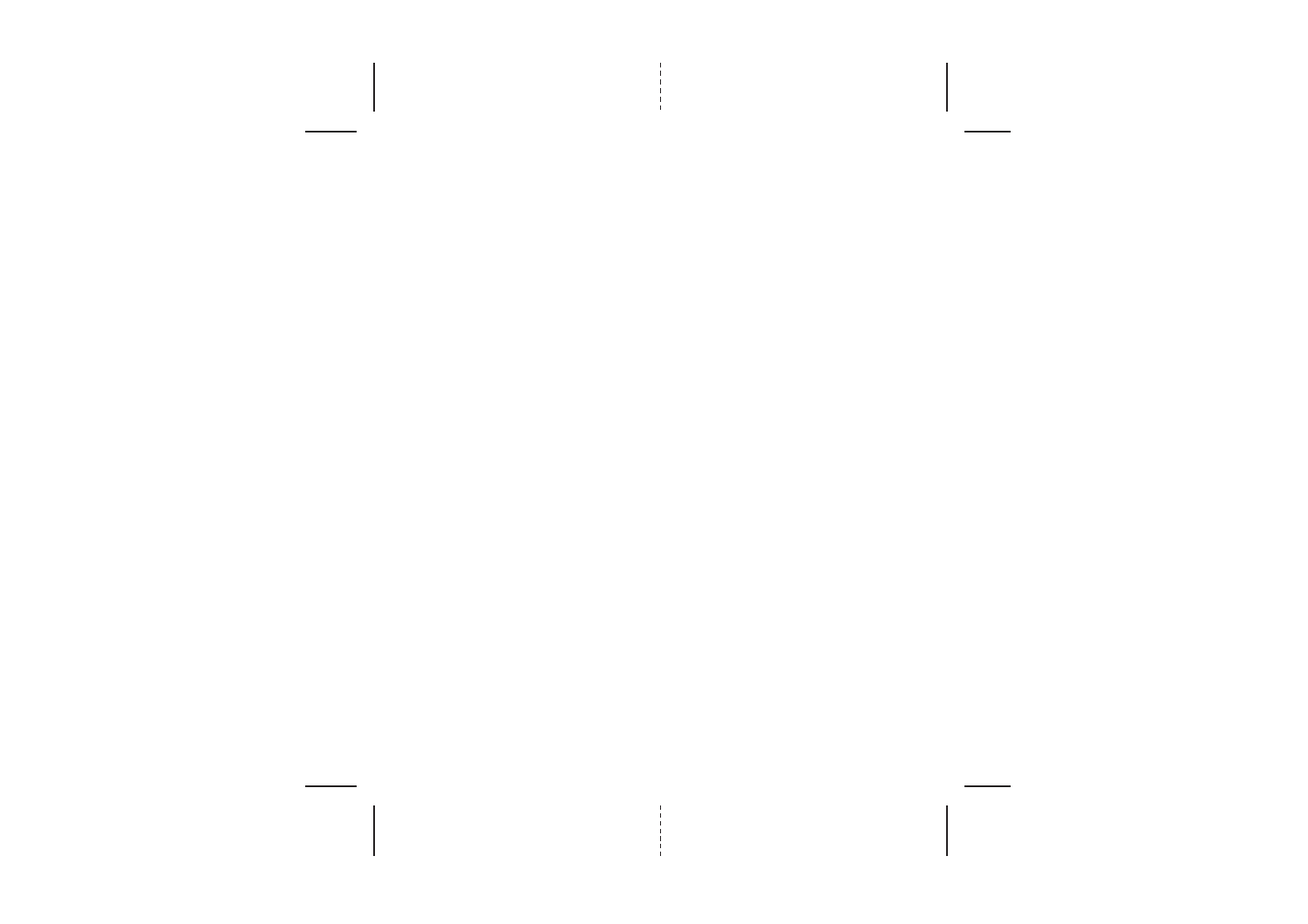**NOTES**

|                                                                                                                                                          | <b>OPERATOR'S MANUAL</b>                                                              |
|----------------------------------------------------------------------------------------------------------------------------------------------------------|---------------------------------------------------------------------------------------|
|                                                                                                                                                          | <b>FOR</b>                                                                            |
| the control of the control of the control of the control of<br>the control of the control of the control of the control of the control of the control of | <b>PNP-2+</b><br><b>PNP-XD4</b><br><b>PNP-HG</b><br><b>PNP-XR5</b><br><b>PNP-XH72</b> |
| the control of the control of the control of the control of the control of                                                                               | <b>PNP-Gen 3</b><br><b>POCKET SCOPE</b>                                               |
|                                                                                                                                                          |                                                                                       |
|                                                                                                                                                          |                                                                                       |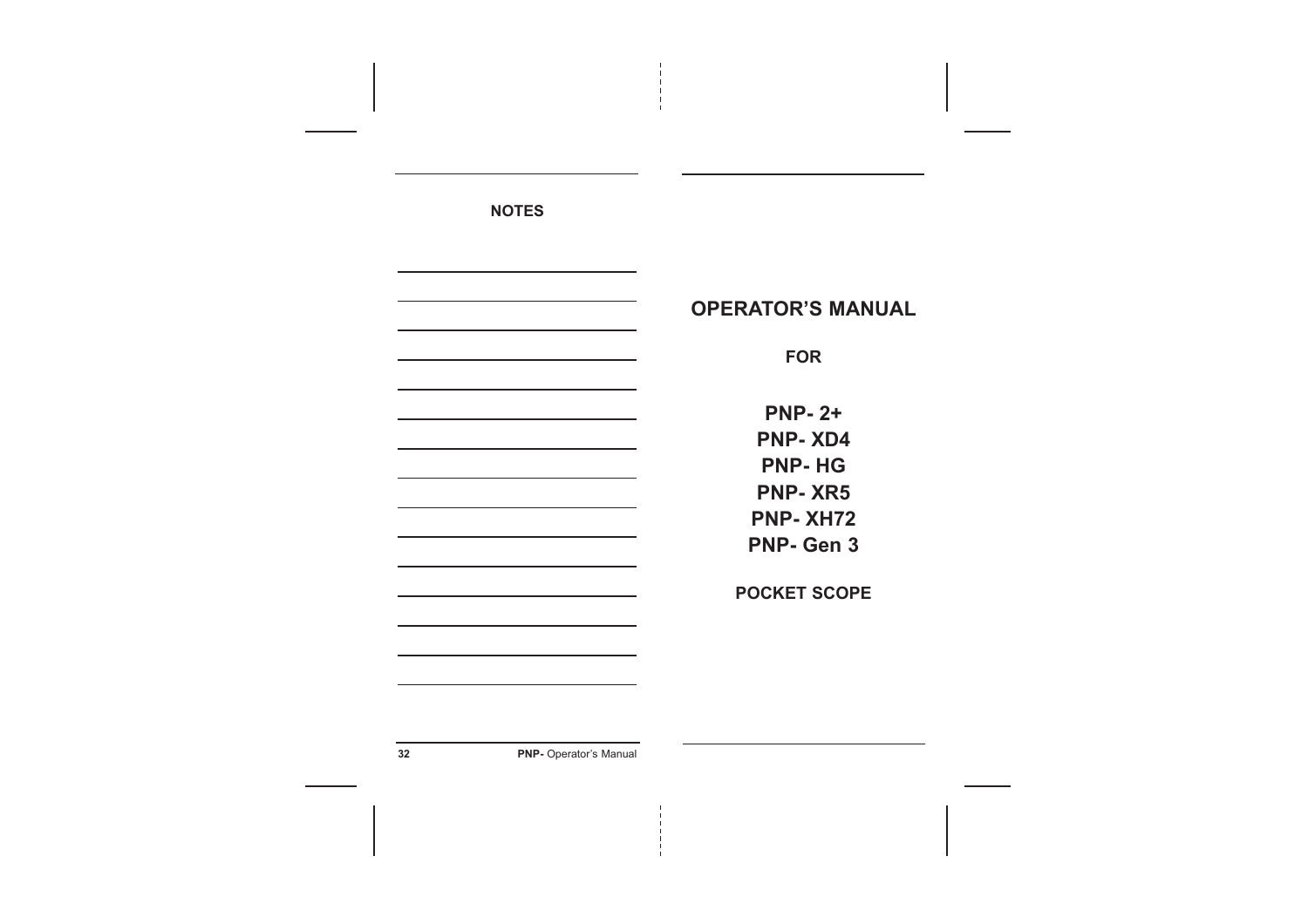Chapter 3. Troubleshooting

 $-$ 

**Table No. 4**

|   |                          | General troubleshooting (Cont.)       |                                                                                                                                          |
|---|--------------------------|---------------------------------------|------------------------------------------------------------------------------------------------------------------------------------------|
| ş | Symptom                  | Proable<br>Cause                      | Corrective<br>Actions                                                                                                                    |
| ო | quality<br>image<br>Poor | a. Dirty or fogged<br>objective lens. | tissue. If lens<br>unit to repair/<br>fogged, send<br>maintenance<br>is internally<br>a.Clean lens<br>with lens<br>cleaning<br>facility. |

## **LIMITED WARRANTY**

The manufacturer of this **POCKET SCOPE**, has provided a limited warranty to the original purchaser. It was attached to the manufacturer's terms and conditions of sale.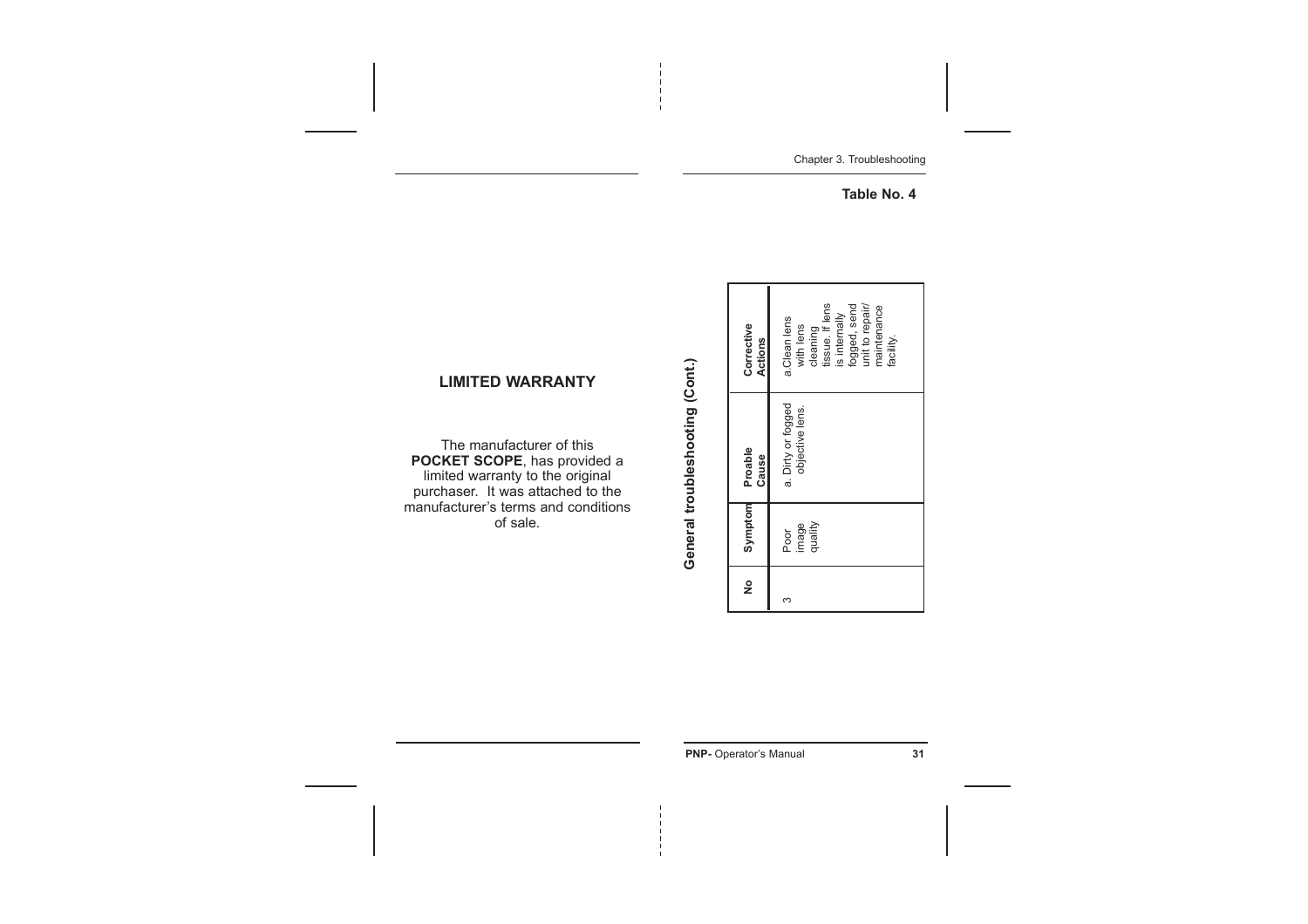Chapter 3. Troubleshooting

## **Table No. 4 General troubleshooting**

# **TABLE OF CONTENTS**

|     |                                           | Page |
|-----|-------------------------------------------|------|
|     | <b>Chapter 1 Description</b>              | 1    |
| 1.1 | System description                        | 1    |
|     | 1.2 Specifications                        | 3    |
|     | 1.3 PNP- standard equipment               |      |
|     | and accessories                           | 6    |
| 1.4 | <b>PNP-</b> main parts                    | 9    |
|     |                                           |      |
|     | <b>Chapter 2 Operating Instructions</b>   | 13   |
| 2.1 | <b>Battery installation</b>               | 14   |
|     | 2.2 Operation 14                          |      |
|     | 2.3 PNP- operation with face-mask         | 16   |
|     | 2.4 PNP- applications                     | 18   |
|     | 2.5 PNP- operation with 35mm              |      |
|     | SI R cameras                              | 20   |
| 2.6 | <b>PNP-</b> operation with Handycam video |      |
|     | cameras                                   | 23   |
| 2.7 | PNP- operation with CCD cameras           | 26   |
|     | <b>Chapter 3 Troubleshooting</b>          | 29   |
| 3.1 | General                                   | 29   |

**30 PNP-** Operator's Manual **PNP-** Operator's Manual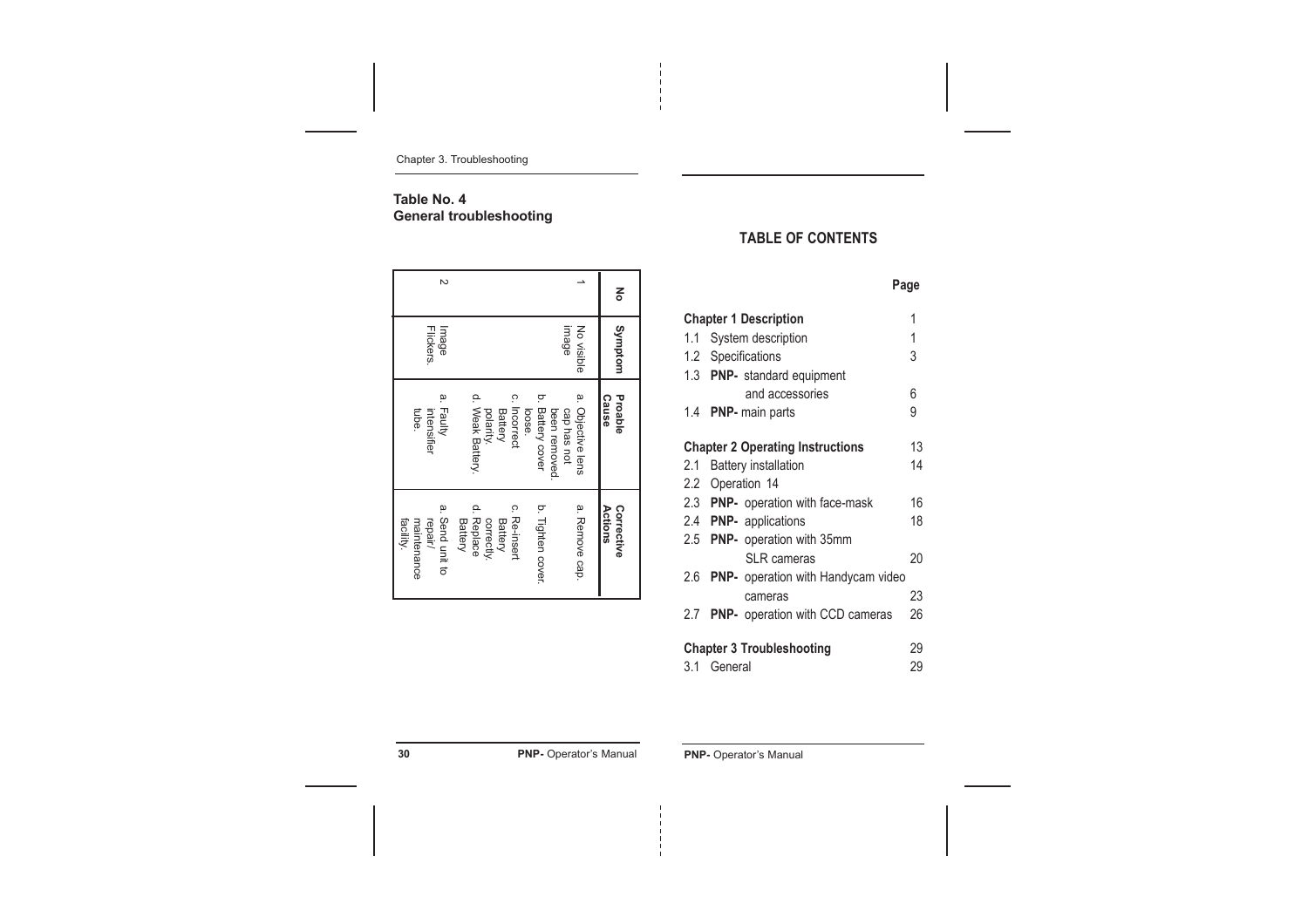Chapter 3. Troubleshooting

# *Chapter 3*

# *TROUBLESHOOTING*

## **3.1 General Troubleshooting**

The following table presents faults which may occur in the **PNP-**. In case of malfunction, identify the matching description under the Symptom heading and carry out the corrective actions until the fault disappears. If the fault cannot be corrected by carrying out the specified actions, transfer the **PNP-** to a repair/ maintenance facility.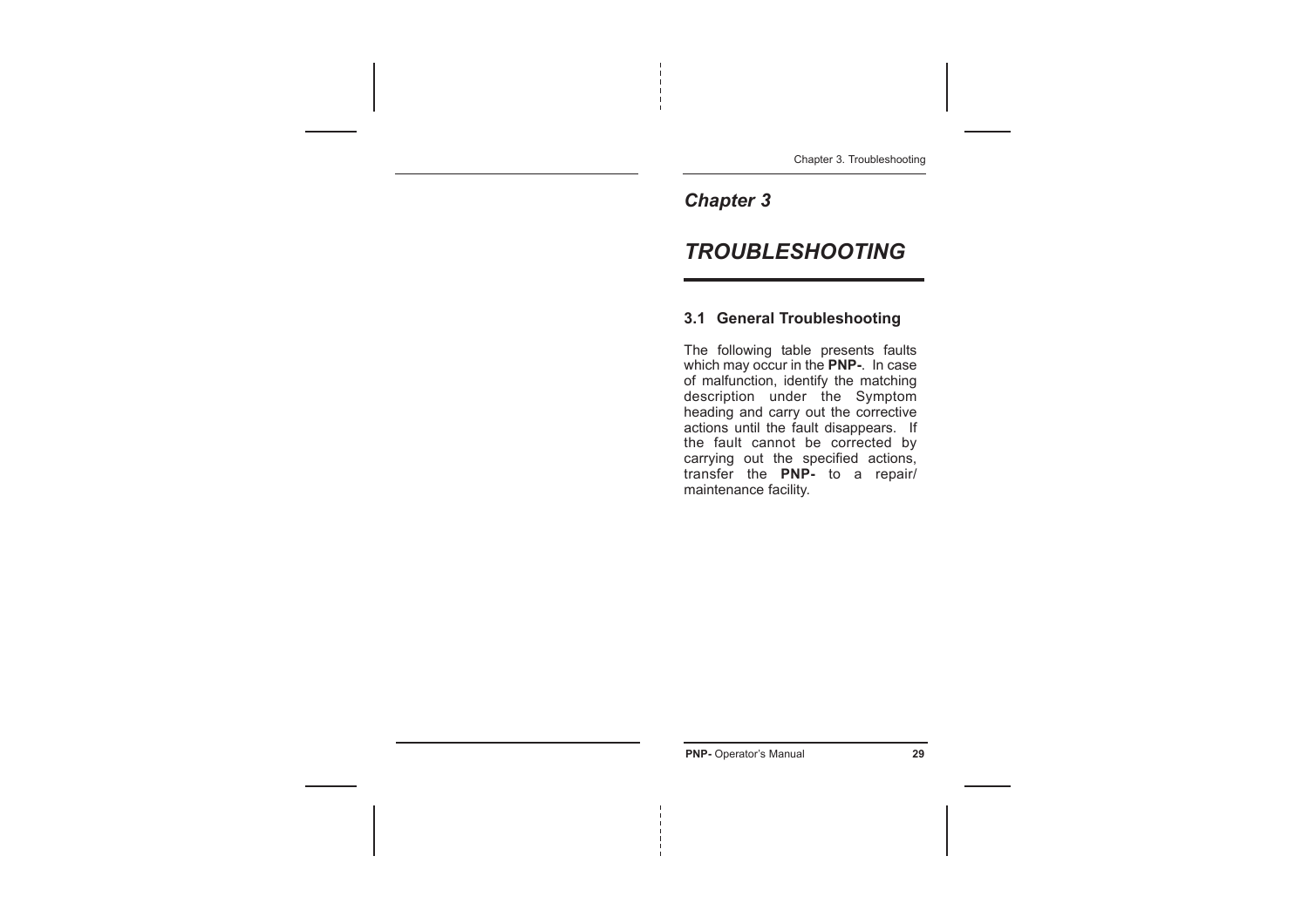Chapter 2. Operating Instructions

*Chapter 1*

# *DESCRIPTION*

## **1.1 System description**

**PNP-** is a powerful, multi-purpose pocket-sized monocular night scope. The pocket scope is designed to be used either as a stand-alone night vision device or in combination with a wide variety of standard video, stillphoto or CCTV equipment.

The **PNP-** is a powerful tool for covert night-time observation and intelligencegathering purposes using standard photographic media, as well as an effective aid to night-time field missions.

**PNP-** employs an image intensifier tube characterized by high resolution and a clear, bright image. It is equipped with its own IR LED - type illuminator, which provides additional, close-range covert illumination, when ambient light is insufficient especially effective inside buildings etc. A unique feature is the standard

**28 PNP-** Operator's Manual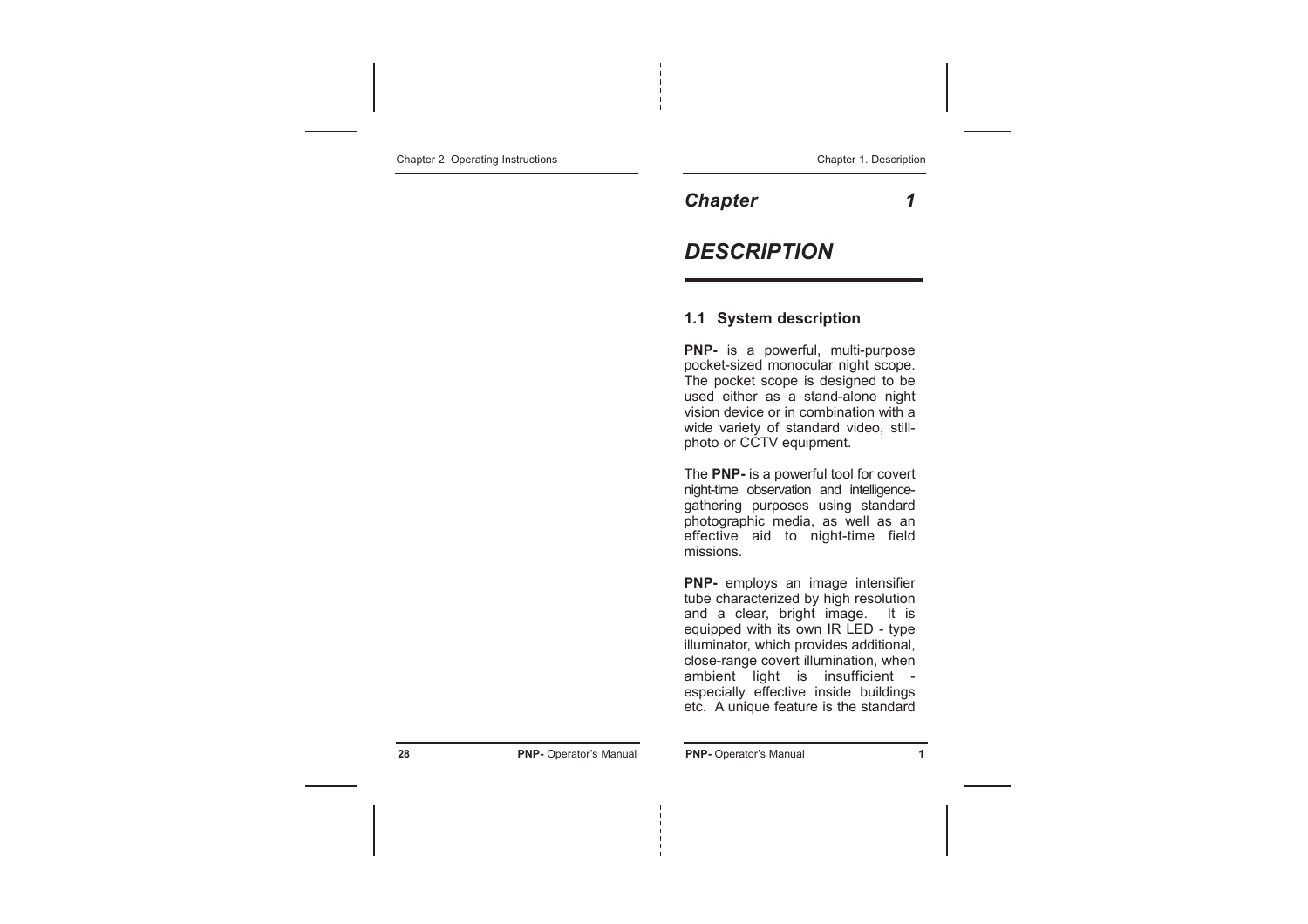Chapter 1. Description

"C" mount for the objective lens, enabling standard CCTV camera lenses to be used. Special purpose adaptors enable the **PNP-** to be mounted onto a wide variety of 35mm SLR and video cameras (including CCTV cameras). Thus, standard photographic equipment can be quickly turned into powerful, effective night-time devices, dramatically enhancing your intelligence gathering and observation capability.

As a stand-alone night scope, **PNP**is small and lightweight enough to be unintrusive. It may be easily handheld, using a grip or a strap and can be mounted onto a facemask.

Chapter 2. Operating instructions

#### **Fig. No. 8 PNP- Installation on CCD camera**

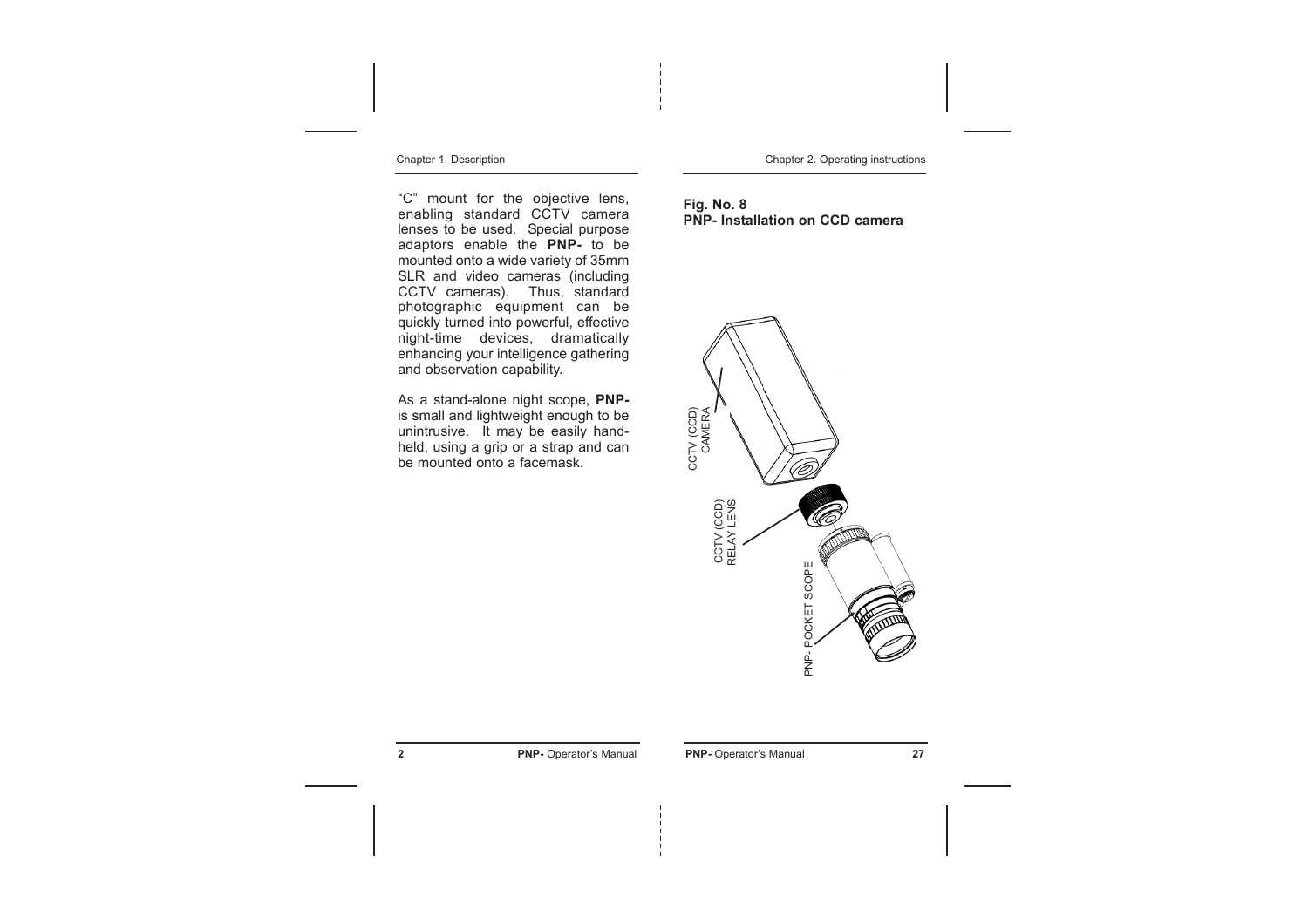Chapter 2. Operating instructions

## **2.7 PNP- Operation with CCD cameras**

#### **2.7.1 Installation**

- 1) Mount the CCD relay lens to the **PNP-** eyepiece (after removing the eye guard).
- 2) Mount **PNP-** with relay lens to the CCD.
- 3) Mount the desired objective lens to the **PNP-.**

## **2.7.2 System operation**

- 1) Direct the system to the required scenery.
- 2) Turn **PNP-** and CCD camera on.
- 3) Set **PNP-** objective lens aperture to its maximum opening.
- 4) Adjust eyepiece diopter until sharpest screen is obtained in the monitor.
- 5) Adjust objective lens focus ring while observing an object until the sharpest image is obtained in the screen.

#### Chapter 1. Description

## **1.2 PNP-Specifications**

## **Optical**

| Magnification | x 2 standard |
|---------------|--------------|
|               | 50mm lens    |
| Field of view | $20^{\circ}$ |

## **Objective lenses**

| Mounting type | "C" mount (1"-32 TPI) |
|---------------|-----------------------|
|               | interchangeable       |
| Standard lens | 50mm, F1.4            |
| Lens options  | All range of "C"      |
|               | mount lenses          |
|               | including zoom,       |
|               | tele and wide-angle   |

## **Eyepiece**

| Focal length    | 25 <sub>mm</sub>     |
|-----------------|----------------------|
| <b>Diopter</b>  |                      |
| adjustment      | $+2$ to $-6$ diopter |
| Eyeguard        | Flexible plastic,    |
|                 | removable (for       |
|                 | adaptor mounting)    |
| Mounting thread | M28 x 1.25           |
|                 |                      |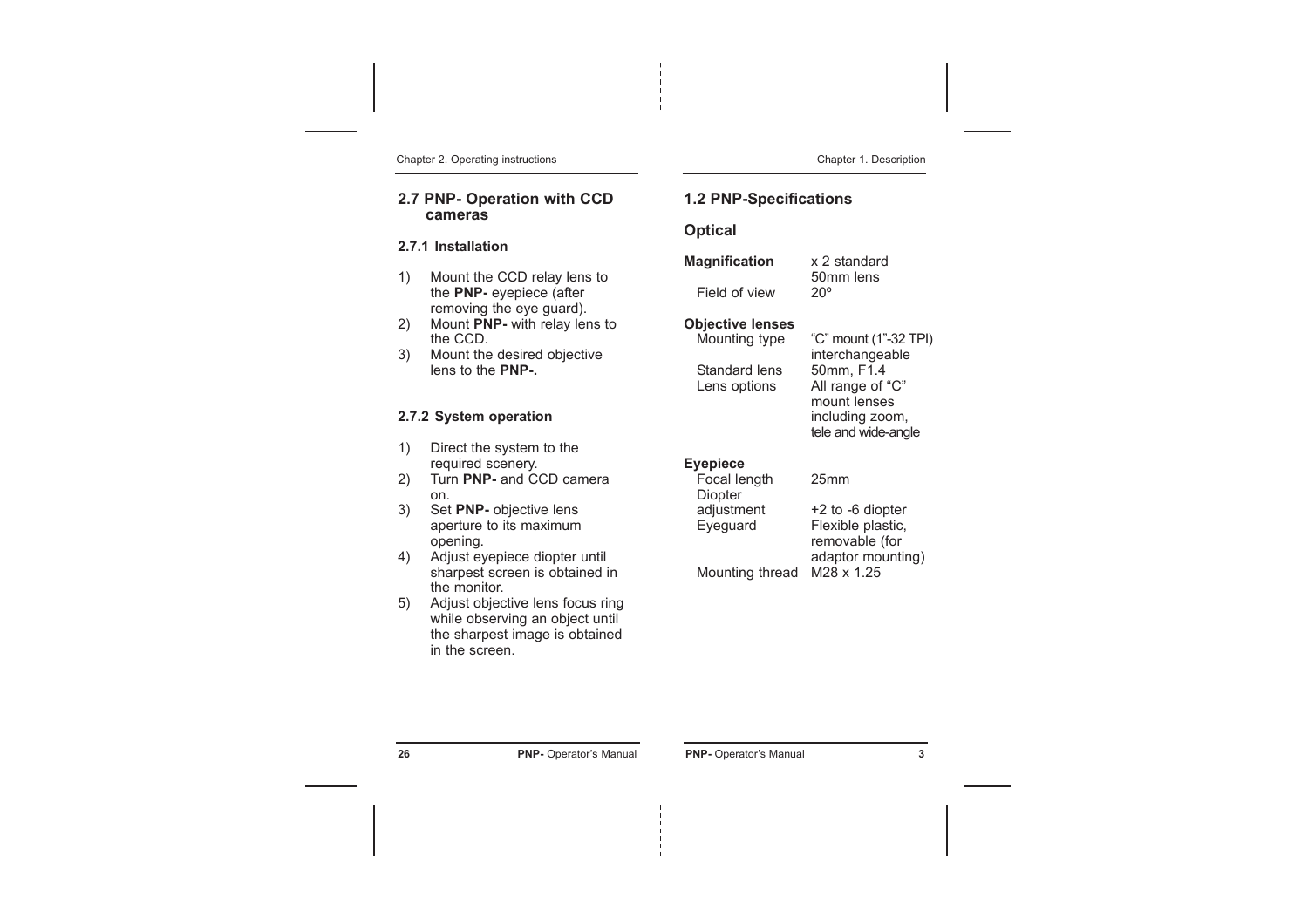Chapter 1 Description

#### Chapter 2. Operating Instrucktions

## **Specifications (Cont.)**

## **Controls**

Operating switch Rotary-type three-position: OFF, ON, IR

## **Electrical**

- Power source Twin 1.5V "AA" size alkaline battery
- Operating time 112 hours (viewing), 30 hours (viewing with IR LED illumination)

#### IR source

Type IR LED Output wavelength 880nM Output power 60mW**/**sr **2.6.2 System operation**

- 1) Direct the system to the required scenery.
- 2) Turn **PNP-** and Handycam on.
- 3) Set **PNP-** objective lens aperture to its maximum opening.
- 4) Adjust Handycam zoom until full **PNP-** phosphor screen is seen in the Handycam view finder.
- 5) Set **PNP-** eyepiece diopter to midway.
- 6) Adjust objective lens focus ring while observing an object until the sharpest image is obtained in the Handycam view finder.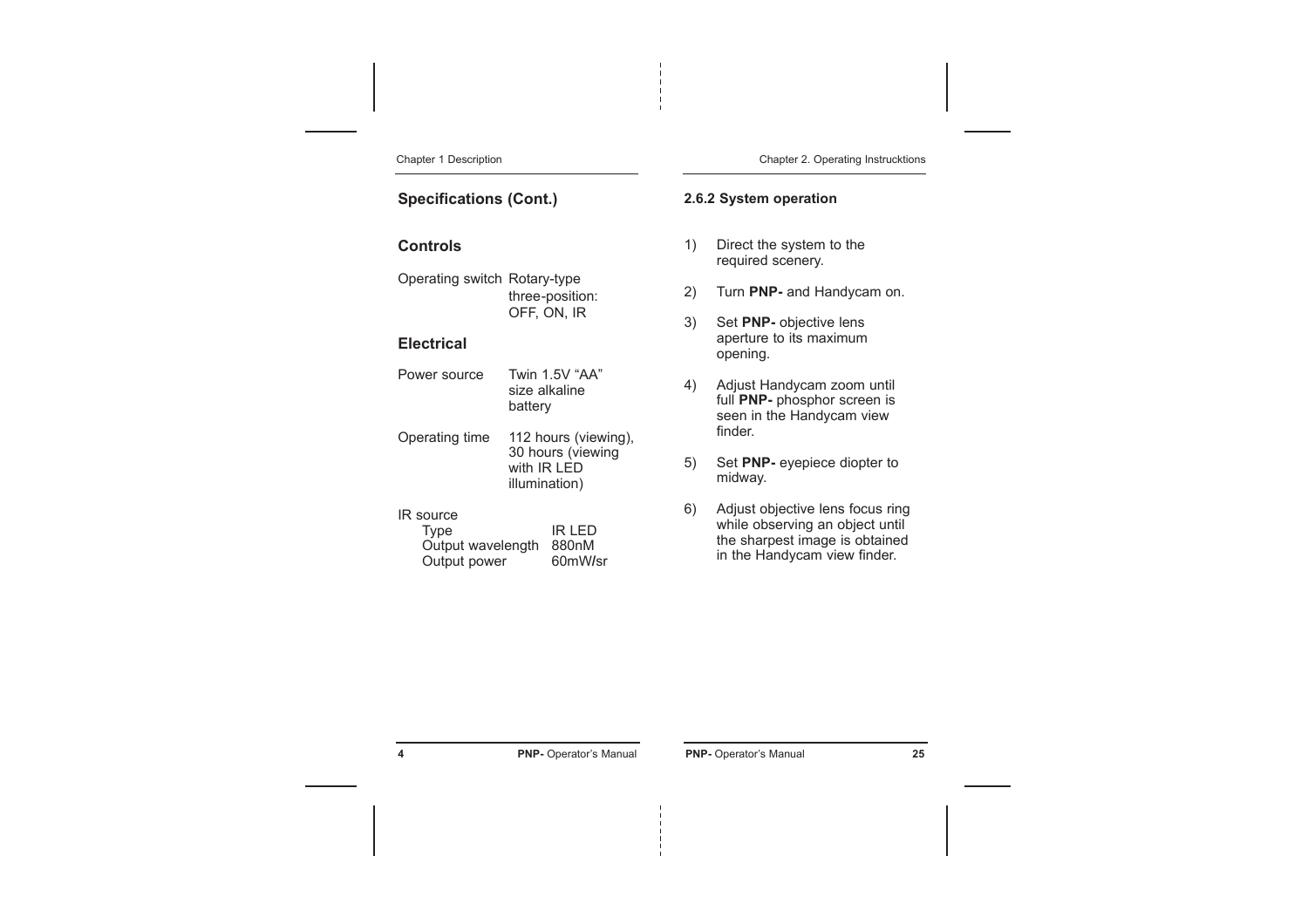Chapter 2. Operating Instructions

Chapter 1. Description

#### **Fig. No. 7 PNP- Installation on Handycam video camera**



# **Physical**

| Dimensions          | (LxWxH)<br>100x49x63mm                      |
|---------------------|---------------------------------------------|
| Weight              | 260 gr. (excl. battery<br>& objective lens) |
| <b>Tripod Mount</b> | Standard 1/4 UNC<br>threading               |
| Construction        | Black, aluminium<br>rubber finish.          |



**24 PNP-** Operator's Manual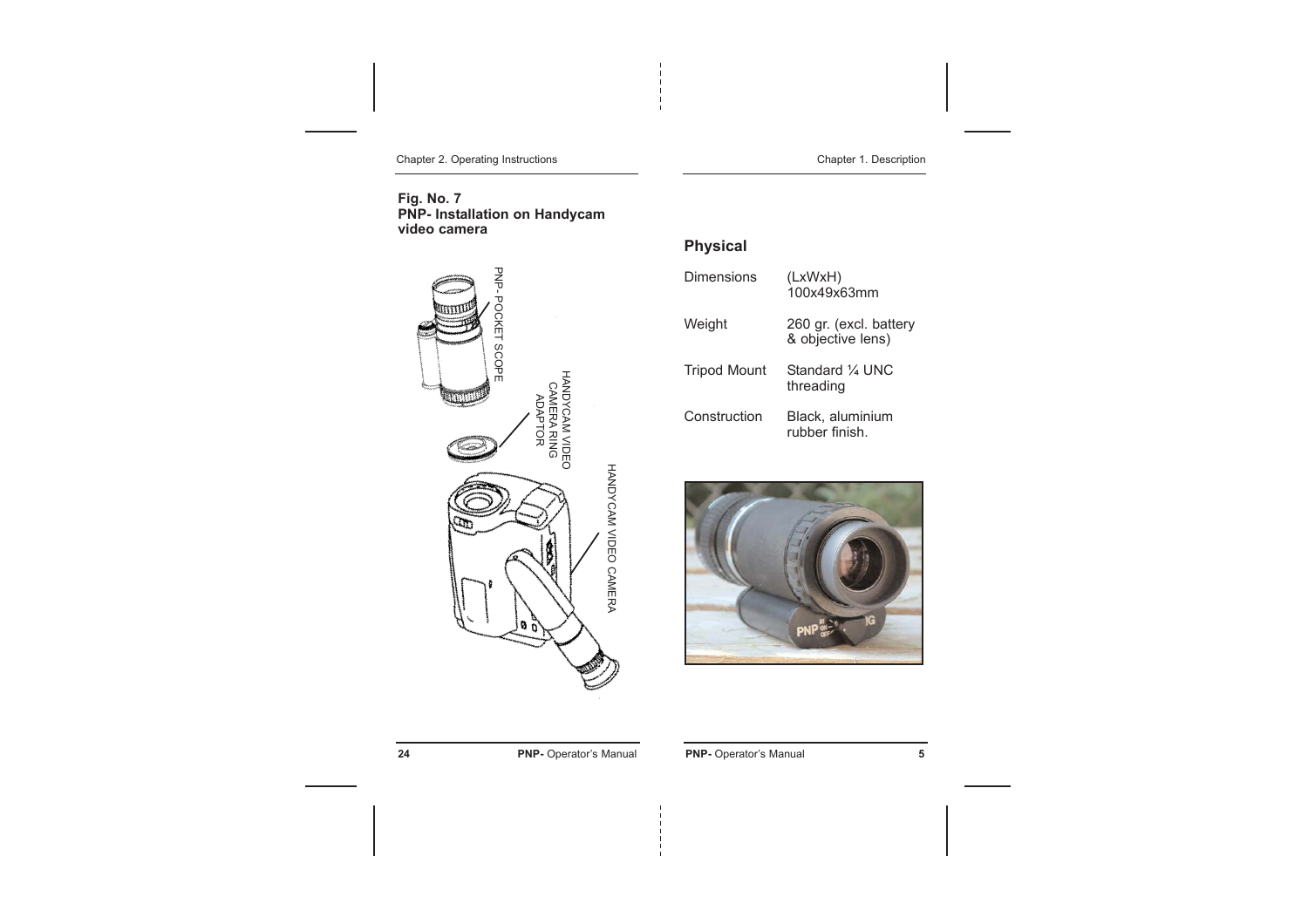Chapter 1. Description

## **1.3 PNP- Standard equipment and accessories**



Chapter 2. Operating Instructions

### **2.6 PNP- Operation with Handycam video camera**

#### **2.6.1 Installation**

- 1) Use any Handycam (Sony, Sanyo, Panasonic etc….) with 37mm threaded objective lens.
- 2) Mount the Handycam ring adaptor to the **PNP-** eyepiece (after removing the eye-guard).
- 3) Mount the **PNP-** with the adaptor, to the Handycam objective lens.
- 4) Mount the desired objective lens to the **PNP-.**
- 5) Install the system onto a tripod, if required.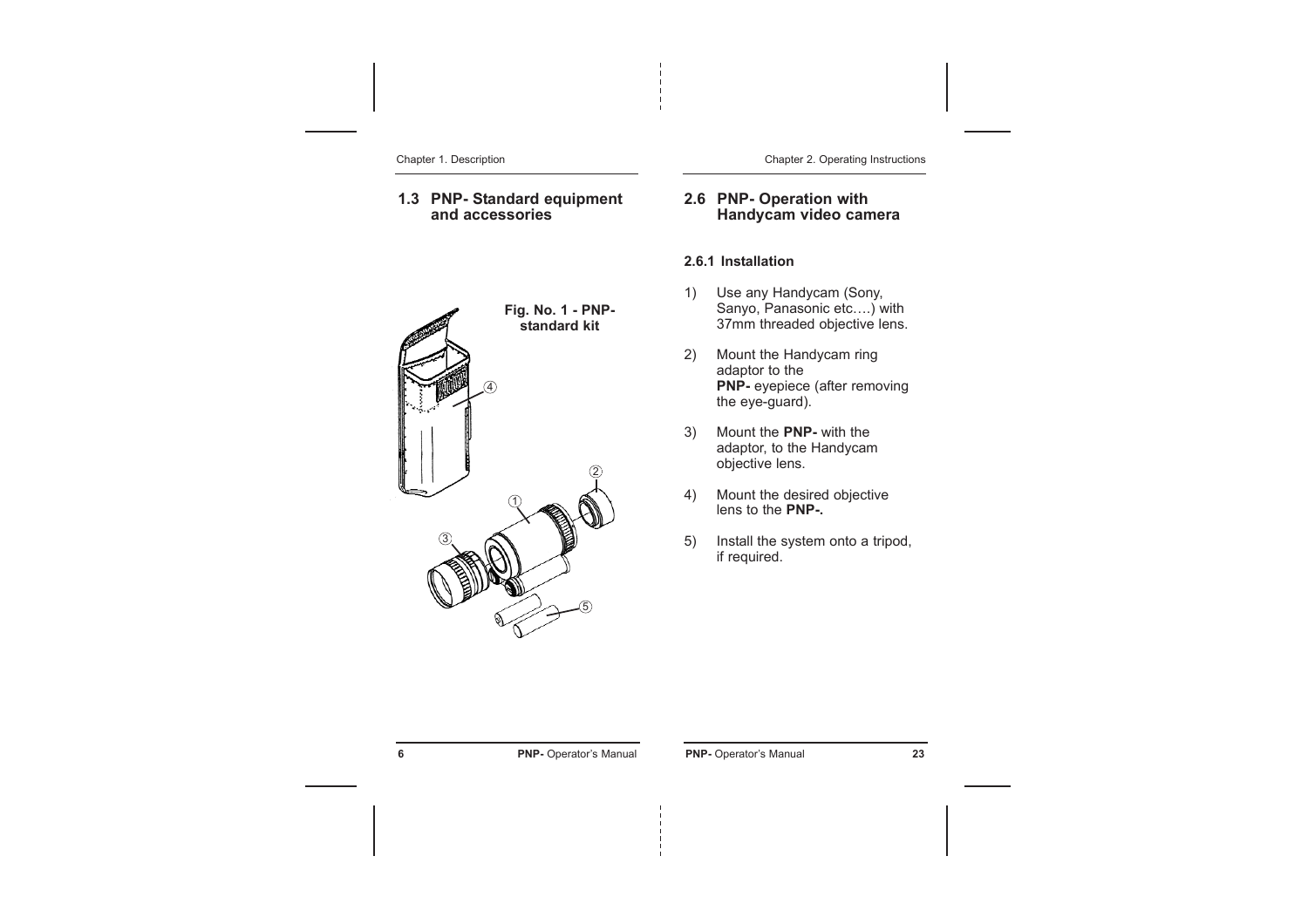Chapter 3. Operating Instructions

#### Chapter 3. Descrioption

## **2.5.2 System operation**

- 1) Set the SLR camera objective lens to the infinity mark  $(\infty)$ ; aperture to its maximum opening.
- 2) Direct the system to the required scenery.
- 3) Turn **PNP-** on.
- 4) Set **PNP-** objective lens aperture to its maximum opening.
- 5) Adjust eyepiece diopter until the sharpest phosphor screen is obtained through the SLR eyepiece.
- 6) Adjust objective lens focus ring while observing an object until the sharpest image is obtained through the SLR eyepiece.
- 7) Adjust the shutter speed according to the SLR lightmeter.

### **TABLE NO. 1 PNP- Standard equipment list**

| No. | Equipment                | Qty |
|-----|--------------------------|-----|
| (1) | <b>PNP-</b> pocket scope |     |
| (2) | Eye guard                |     |
| (3) | 50mm F1.4                |     |
|     | objective lens           |     |
| (4) | Carrying pouch           |     |
| (5) | 1.5V "AA" size           |     |
|     | battery                  | 2   |
| (6) | Operator's manual        |     |
| (7) | HANDYCAM video           |     |
|     | camera                   |     |
|     | ring adaptor             |     |
| (8) | 35mm SLR ring            |     |
|     | adaptor                  |     |
|     |                          |     |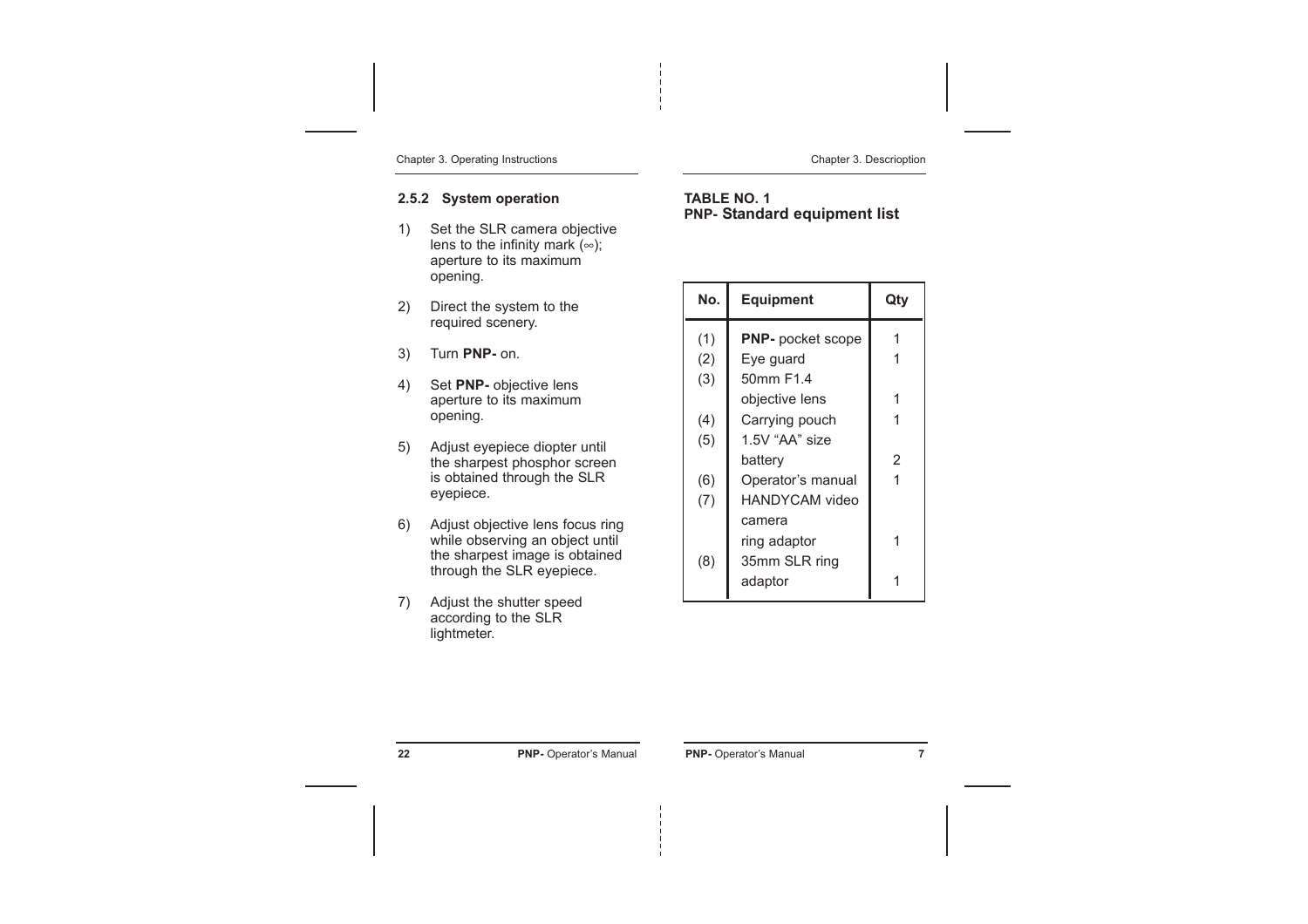Chapter 1. Description

**TABLE NO. 2 PNP- Optional accessories** Chapter 2. Operating Instructions

**Fig. No. 6 PNP- Installation on 35mm SLR camera**

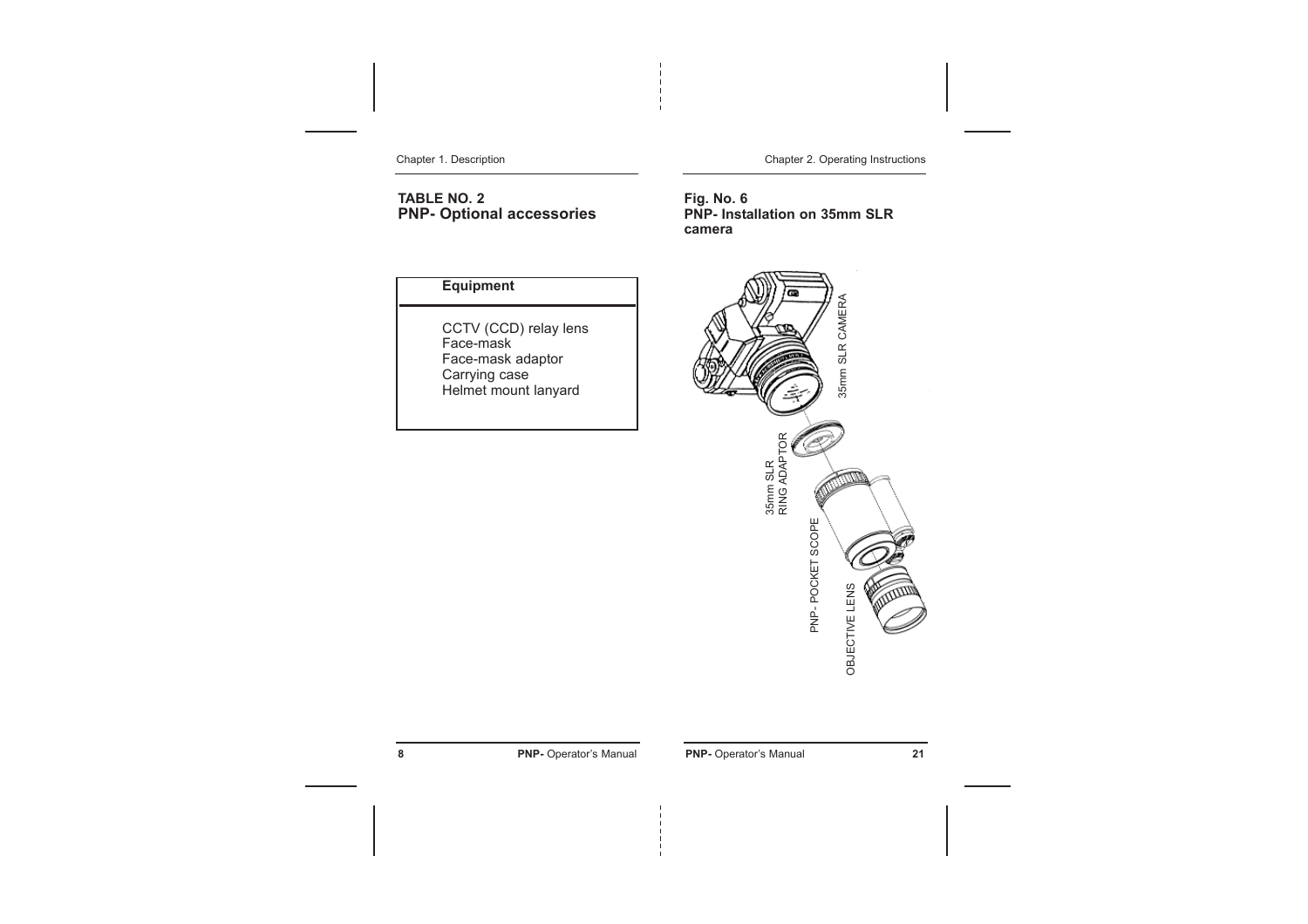Chapter 2. Operating Instructions

#### **2.5 PNP- Operation with 35mm SLR cameras (interchangeable lenses)**

### **2.5.1 Installation**

- 1) Use any SLR camera with 35- 50mm focal length lens.
- 2) Load a high sensitivity film B/W (400+1600 ASA) and set the camera accordingly.
- 3) Mount the SLR adaptor to the **PNP-** eyepiece, (after removing the eyeguard).
- 4) Mount the **PNP-,** with the SLR adaptor, to the camera lens (use standard adapting ring if required).

# **ATTENTION**

*The SLR adaptor fits a 49mm filter thread. If your SLR filter thread is different, attach to standard intermediary adaptor from 49mm to your SLR Filter thread.*

- 5) Mount the desired objective lens to the **PNP-.**
- 6) Install the system onto a tripod, if required.

#### **20 PNP-** Operator's Manual

#### Chapter 1. Description

 $\circled6$ 

## **1.4 PNP- Main parts**

**Fig. No. 2 PNP- Parts description**





**PNP-** Operator's Manual **9**

(6) Battery

(7) Mount (8) I.R. LED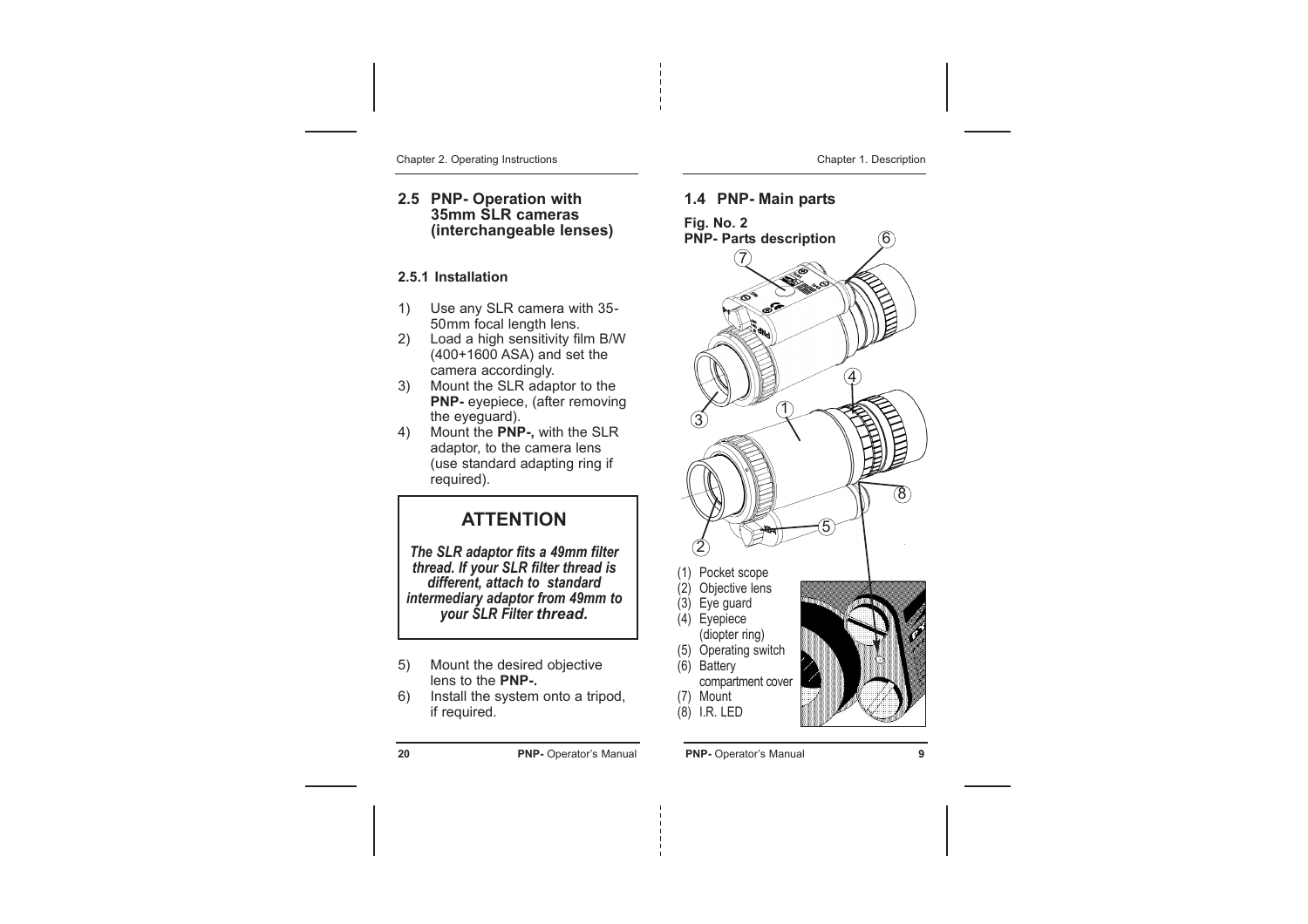Chapter 1 Description

## **1.4.1 Objective lens**

One of the unique features that makes the **PNP-** so versatile is the "C" type objective lens mount. The **PNP-** is supplied with a standard 50mm F1.4 lens that can be easily changed with a wide range of "C" mount lenses and SLR lenses with "C" mount adaptors including zoom, tele and wideangle lenses.

## **1.4.2 Image intensifier**

The **PNP-** utilizes a range of tubes characterized by low weight and high gain, which also reduces the dazzle effect which normally occurs when viewing a bright light source through an image-intensifier night scope.

## **1.4.3 Eyepiece assembly**

The eyepiece has a 25mm focal length and a diopter adjustment of  $+2$  to  $-6$ diopter. A removable and flexible plastic eye guard enables interfacing the **PNP**to 35mm SLR and video cameras (including CCTV cameras) using special-purpose adaptors fitted to the same threading (see Fig.No.5).

### **Equipment list**

- (1) Handycam video camera ring adaptor (for 37mm threaded filter)
- (2) 35mm SLR ring adaptor
- (for 49mm threaded filter) (3) CCTV (CCD) relay lens
- (4) **PNP-** pocket scope
- (5) 50mm F1.4
- 
- (6) Eye guard
- Items normally provided by customer. Available at camera supply stores. &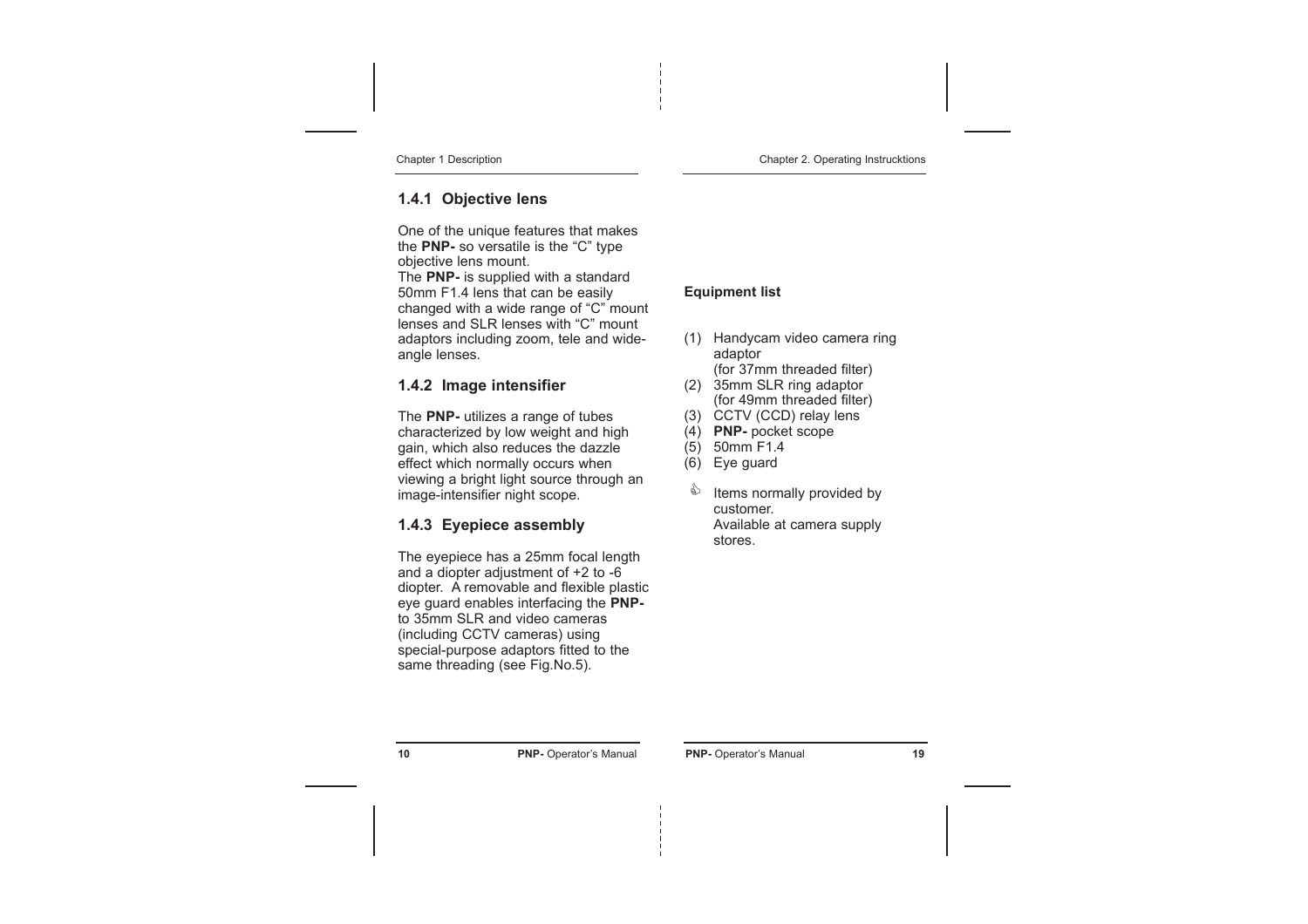Chapter 1 Operating Instructions

## **2.4 PNP- Applications**

**Fig. No. 5 PNP- Applications**



#### Chapter 1. Description

## **1.4.4 I.R. LED Illuminator**

The **PNP-** is equipped with a built-in I.R. LED-type illuminator which provides additional, close-range covert illumination when ambient light is insufficient. The illuminator is activated using the operating switch.

## **1.4.5 Operating switch**

Operation of the scope is controlled by a three-position rotary switch:

- **OFF** All power off.
- ON The scope is on enabling night vision.
- $\bullet$  I.R The scope is on and the built-in I.R. LED illuminator is activated.

## **1.4.6 External mount**

The **PNP-** has a standard ¼ UNC threaded hole in its lower part that enables attachment of tripod, or face mask.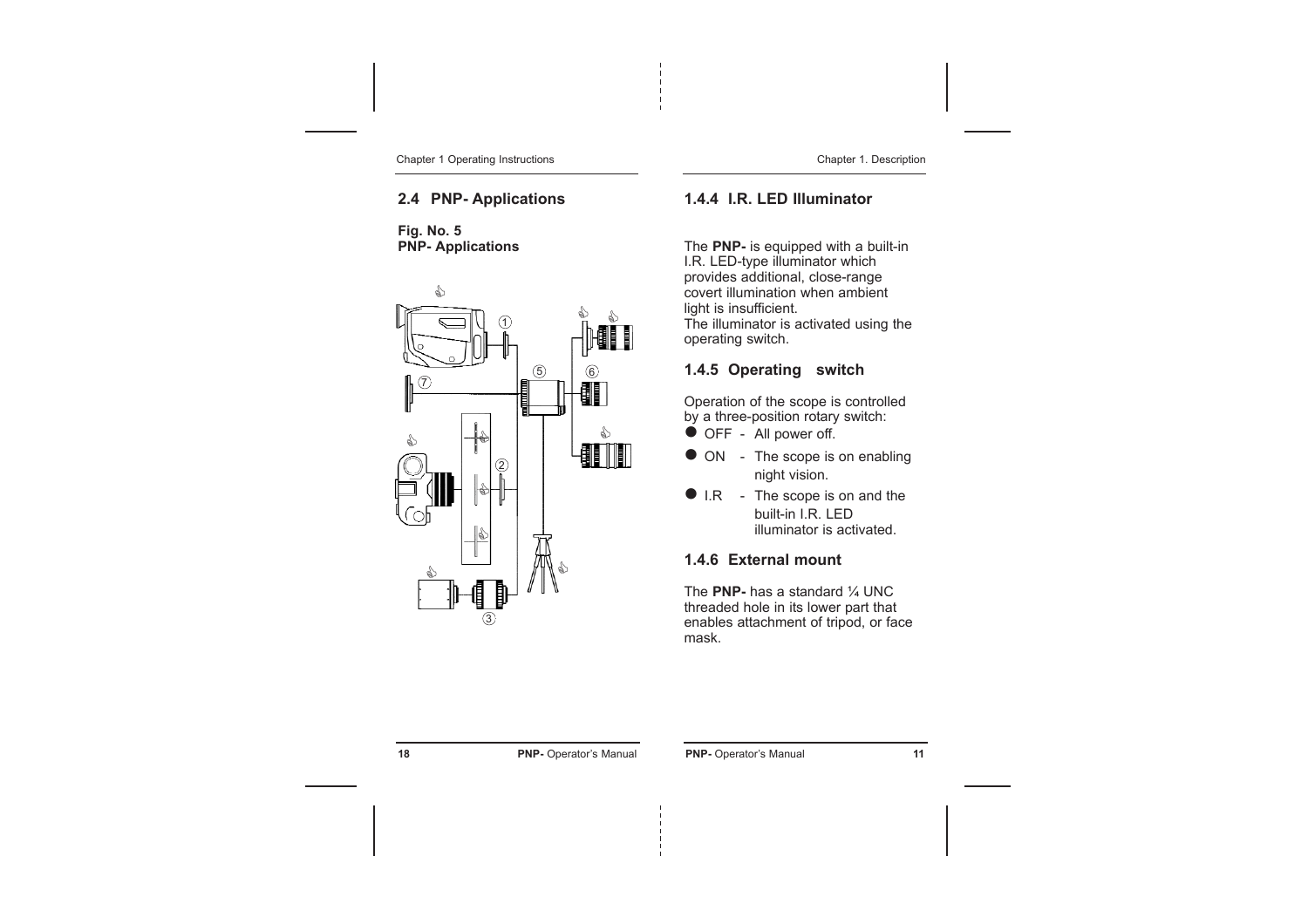Chapter 1 Description

Chapter 2. Operating Instructions

**Fig. No. 4 PNP- Face mounting**



**12 PNP-** Operator's Manual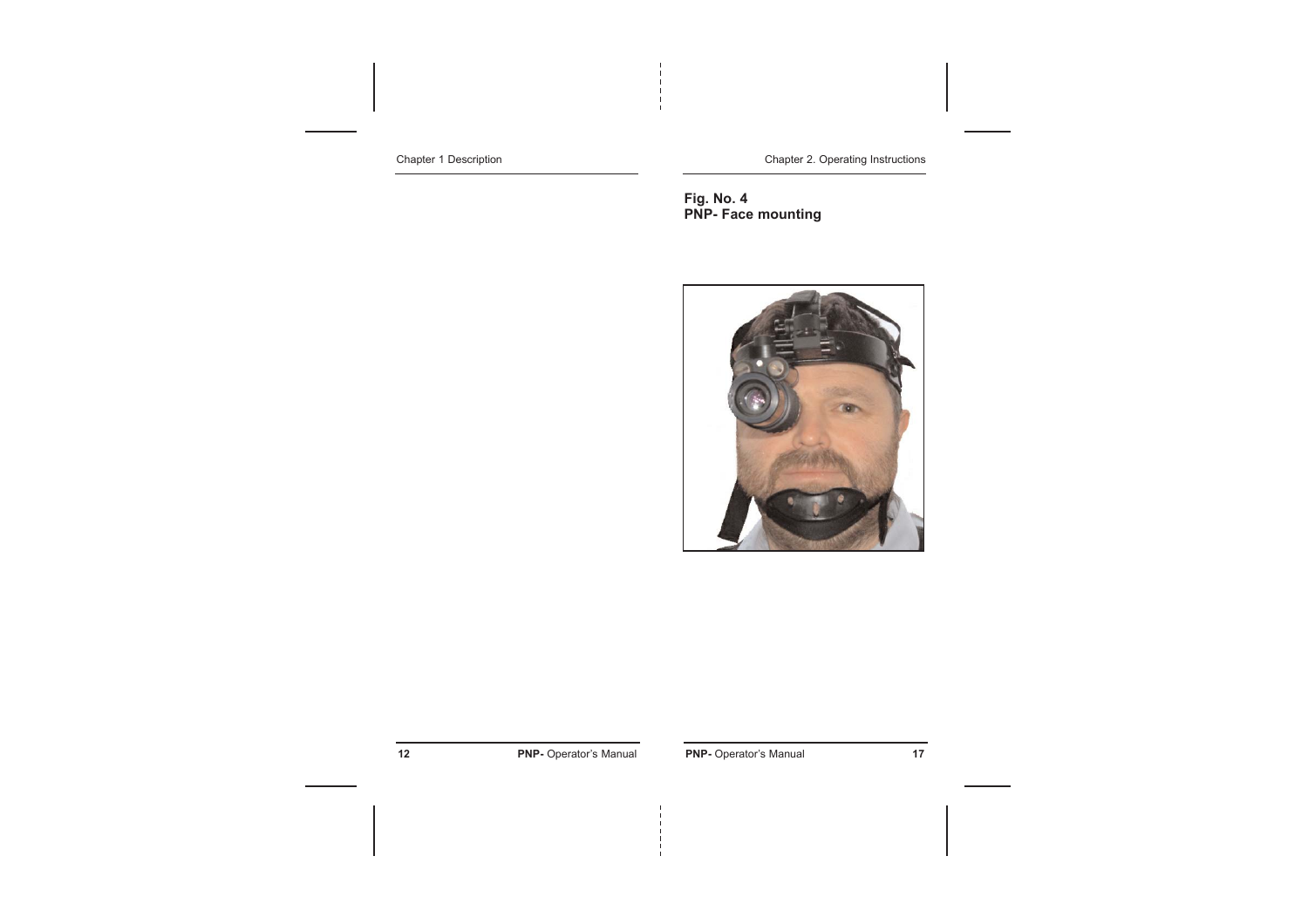Chapter 2 Operating Instructions

#### **2.3 PNP- Operation with face-mask**

#### **2.3.1 Face-mask adjustments**

- 1) Fully loosen forehead and face straps.
- 2) Loosen chin strap. Ensure one of its ends is free of its snap fastener.
- 3) Pull face-mask over head.
- 4) Tighten mask against face, face straps first.
- 5) Draw chin straps through buckle and tighten.

#### **2.3.2 PNP-Installation**

- 1) Install the face-mask adaptor on the **PNP-** and tighten.
- 2) Align the adaptor with face-mask socket. Push and mount the scope in the face mask.
- 3) Adjust scope distance from eye using eye relief buttons.
- 4) Operate the **PNP-** by turning the operating switch to "ON" position.
- 5) Set objective lens aperture to its maximum opening.
- 6) Adjust eyepiece diopter until the sharpest phosphor screen is obtained.
- 7) Adjust objective lens focus ring while observing an object until the sharpest image is obtained.

#### Chapter 2. Operating Instructions

*Chapter 2*

# *OPERATING INSTRUCTIONS*

### **CAUTION**

*The PNP- is a delicate electro-optical device - handle it with care!*

#### **WARNING**

*Permanent damage to the PNPmay result if the PNP- is used in normal room illumination or bright ambient light. Do not direct the PNP- at a bright light source such as the sun, street lights, vehicle lights, or other bright light source, otherwise permanent damage may occur to the image intensifier tube.*